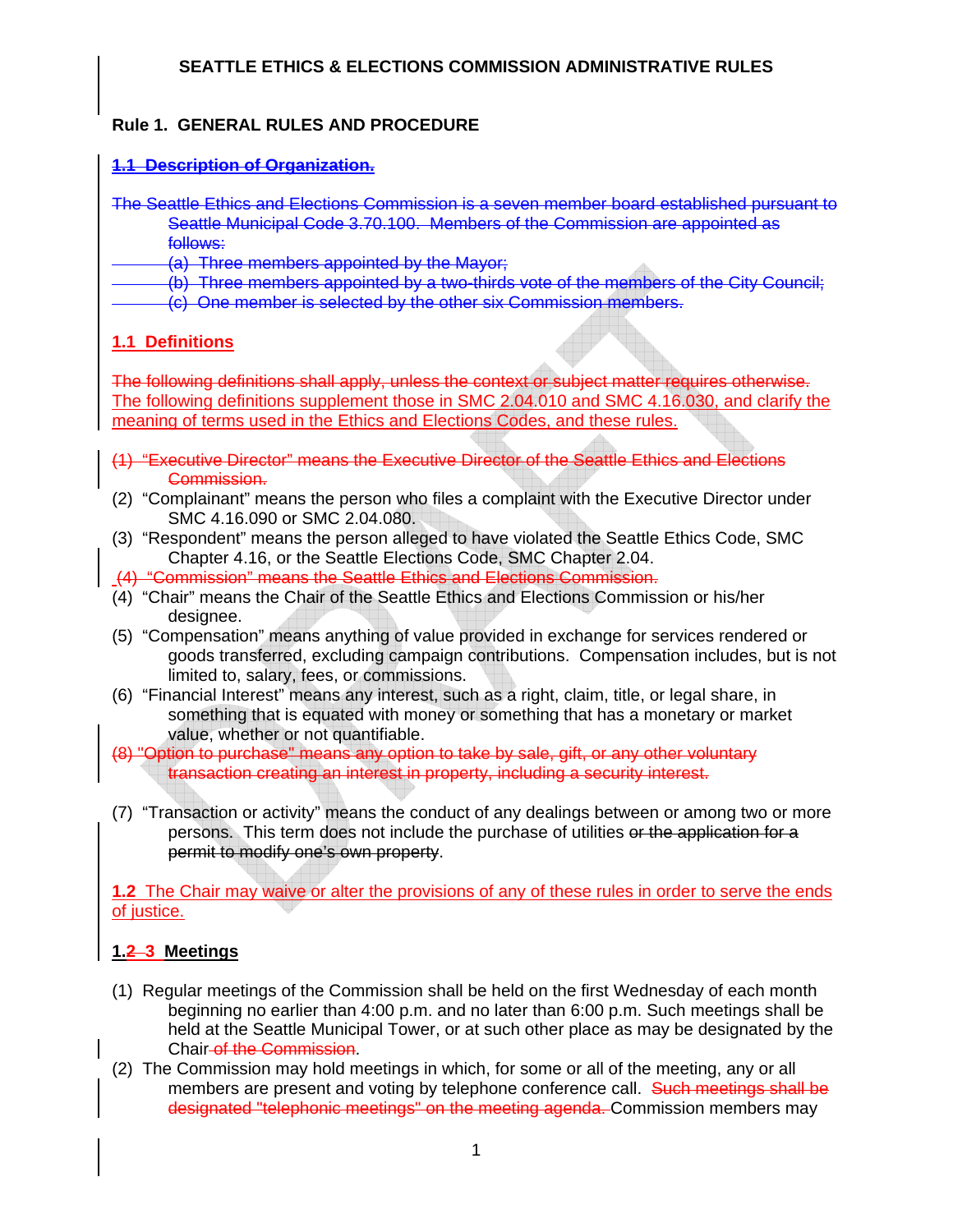be present and may vote by telephone conference call, as provided in subsection (2C) of this rule 4.3, for the conduct of all business except electing officers, appointing members, or conducting hearings as to alleged violations of the Commission administered ordinances. For example, Commission members may be present and vote by telephone on procedural motions or appeals of the Executive Director's dismissal decisions, whether or not an evidentiary hearing occurs.

- (3) A telephonic meeting shall be deemed to take place in the meeting place designated on the agenda, where at least one member of the Commission staff shall be present and where there shall be a device on which can be heard the voices of all Commission members on the telephone line by everyone present in the meeting room and by all other Commission members on the telephone line. Each Commission member who is on the telephone line shall identify himself or herself before speaking, and shall notify the others if he or she is about to disconnect from the call. A Commission member who is connected remotely to the telephone line in the meeting place shall be considered to be actually present at that meeting for the period of time he or she is so connected, and that presence shall count toward a quorum of the Commission for all purposes, unless subsection  $(4B)$  of this rule **4.3** provides otherwise.
- Special meetings of the Commission may be called by the Chair or any four members of the Commission with 24 hours prior written notice, mailed, hand-delivered, faxed or e-mailed to (i) all Commission members and to; (ii) each local newspaper of general circulation and , (iii) each local radio and television station that has on file with the Executive Director a written request for notice of such meetings, and to (iv) individuals who have requested notice of such meetings. The notice shall include the time and place of the meeting and each item of business to be transacted. Any Commission member may waive the requirement that he or she receive such notice by so notifying the Executive Director by e-mail, telephone or fax, or by being present when the special meeting convenes. See RCW 42.30.080.
- (3) All meetings Meetings of the Commission shall be open meetingsto the public unless the Commission meets in executive session in accordance with the State Open Meetings Law, RCW 42.30.110. The most common exemptions are:law.
	- (a) Matters affecting national security see RCW 42.30.110(1)(a);
	- (b) Matters regarding selection of a site or acquisition of real estate by lease or purchase see RCW 42.30.110(1)(b) and (c);
	- Personnel matters, see RCW 42.30.110(1)(f) and  $(q)$ ;
	- (d) Litigation matters, see RCW 42.30.110(1)(i);
		- (e) Deliberations in a quasi-judicial matter between named parties, see 42.30.140(2) (This exemption includes Commission deliberations in cases where the Executive Director has charged a violation and cases where the Executive Director's decision to dismiss is appealed.)
- (4) Minutes shall be taken at all meetings.
- (5) If a Commissioner has three consecutive unexcused absences from meetings, the Commission shall notify the Mayor and City Council with the request that removal proceedings be initiated.

### **1.4 Quorum and Voting**

(1) Unless a quorum of five is required by ordinance or by subsection (2) of this rule Rule 1.4, four members of the Commission shall constitute a quorum for the conduct of all business and proceedings of the Commission. The business and proceedings for which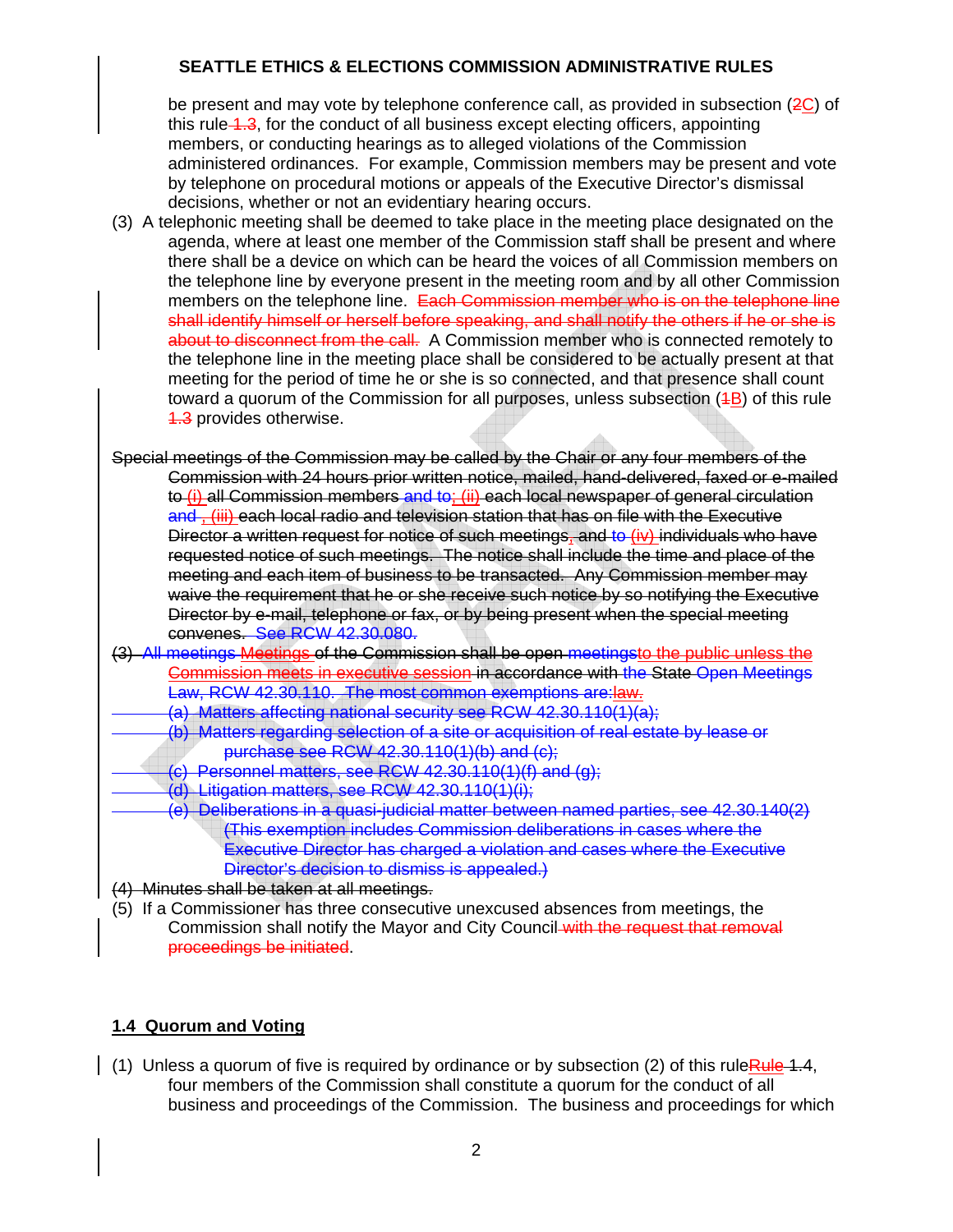four members constitute a quorum include, but are not limited to, hearing appeals of the Executive Director's decision to dismiss, consideration of an order to the Executive Director to administratively dismiss a case, ruling on a prehearing motion, and ruling on a motion for reconsideration.

- (2) Five members of the Commission shall constitute a quorum for the promulgation of rules. Five members of the Commission are also required to constitute a quorum when either of the following is true:
	- (a) both of the following are true:
		- $(i)$ -the Commission is conducting a hearing; and
	- $\overline{f}$ ) as a result of that hearing, the Commission will determine whether a violation of a Commission administered ordinance has occurred; or

 (b) the Commission is ruling on an application for modification of reporting requirements under SMC 2.04.

 Commission business that requires a quorum of five includes but is not limited to hearing charges of violation of a Commission administered ordinance, ruling on a prehearing motion when a hearing is held on the motion and the motion requires determination of whether a violation of a Commission administered ordinance has occurred, and ruling on a motion for reconsideration when a hearing is held on the motion and the motion requires determination of whether a violation of a Commission administered ordinance has occurred.

- (3) Any matter coming before the Commission may be decided by majority vote of those members present and voting, provided that the quorum requirements are met.
- (4) Voting by Commission members at all meetings and all votes, except for election of officers, shall be by recorded vote.

#### **1.5 Membership of the Commission 1.5 Officers**

- (1) The Commission shall elect a Chairperson and a Vice Chairperson each NovemberChair annually, to take office on January 1 of the following year.
- (2) The Vice-Chairperson shall act as Chairperson in the absence of the Chairperson or in the event of a vacancy in that position.

### **1.6 Petition for Rules**

- (1) Any adult resident of the City of Seattle may, pursuant to Section 4 of Ordinance 102228 SMC 3.02.040, petition the Commission for the adoption, amendment, or repeal of any Commission rule. A petition shall be in writing, signed by the petitioner, and shall contain:
	- (a) The name and address of the petitioner;
	- (b) The substance of the requested rule, and a brief statement of the reason why adoption of such rule is necessary or desirable; or
	- (c) In the case of a petition for amendment or repeal of a rule, the number of the rule to be amended or repealed, the substance of any requested amendment, and a brief statement of the reason why amendment or repeal of such rule is necessary or desirable.
- (2) A petition for adoption, amendment, or repeal of a rule shall be heard and considered at the next regularly scheduled Commission meeting, if the petition is received at least 14 days prior to the meeting, or at the next following meeting if not received within 14 days before a regularly scheduled meeting.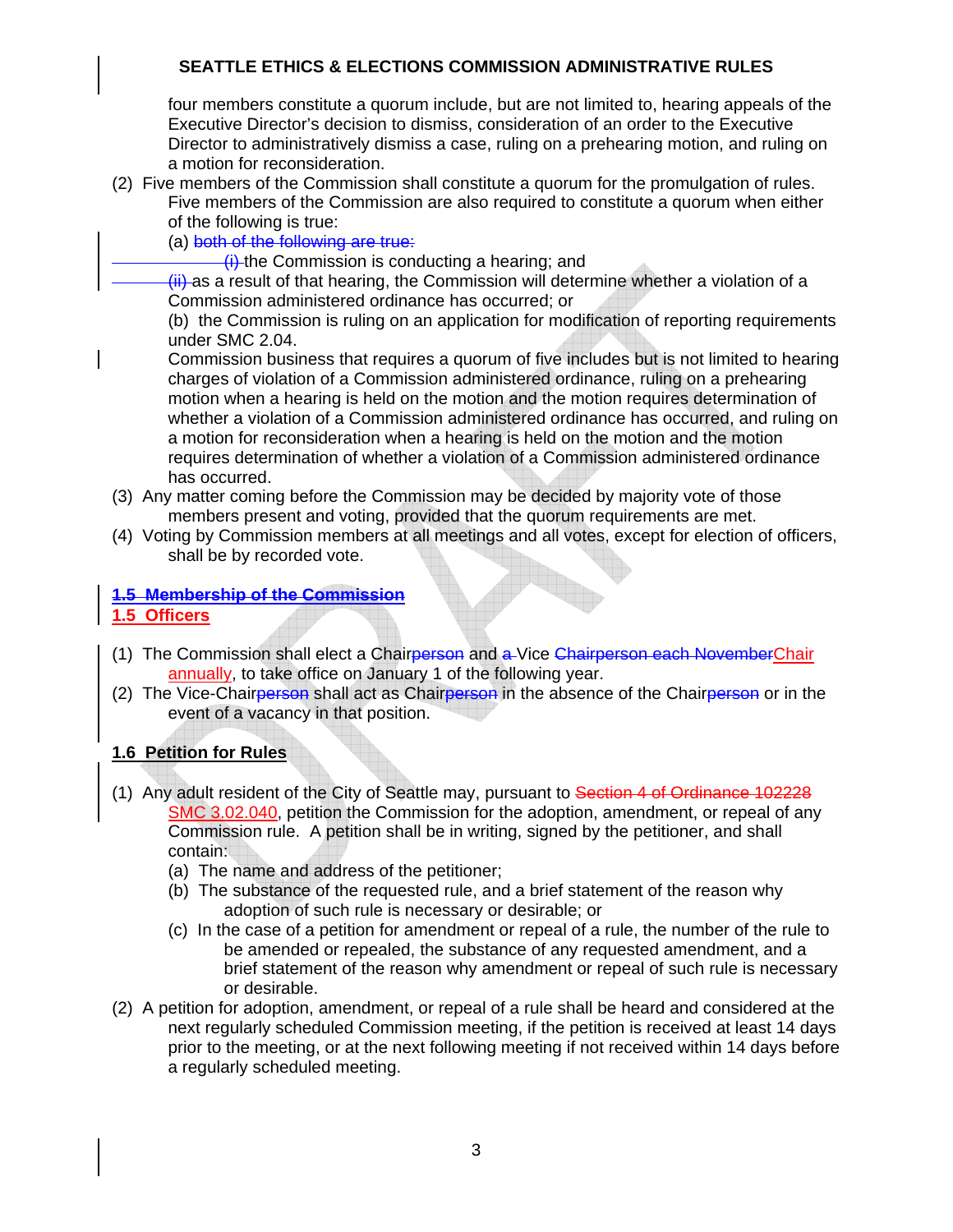(3) The Commission shall, within 60 days after submission of the petition, either deny the petition in writing, stating its reasons for the denial, or initiate rule-making proceedings concerning the subject of such petition in accordance with SMC 3.02.030.

## **Rule 2. PUBLIC RECORDS**

#### **2.11.6 Public Records Available; Public Records Officer**

- (1) All records of the Commission are deemed to be available for public inspection between the hours of 8:00 AM and 5:00 PM, Monday through Friday, excluding legal holidays, and copying pursuant to these rules, except as specifically exempted by these rules or RCW 42.17.310 or other applicable law.
- $(2)$  The Commission's public records shall be in the charge of the Executive Director of the Commission.

#### **1.7 Index**

The Commission has indexed by subject matter the advisory opinions of the Commission. The index is maintained in the Commission office and is available on the Commission's web site on the Internet. The volume of correspondence managed by the office is such that it would be unduly burdensome to formulate and maintain an index of all correspondence. In lieu of an index, the following filing system is utilized at the Commission's office:

- (1) Complaints received by the Commission are indexed and filed by type of complaint and by year. Each file has a number indicating the year received, a number designating the type of complaint, i.e., 1 is ethics, 2 is elections, WBI is whistleblower, month and day received, and sequential number if more than one of that type is received on the same day.
- (2) Requests for advisory opinions received by the Commission are indexed and filed by type of request and by year received. Each file is given a number which includes the year received, number designating type of request, i.e., 1A is ethics, 2A is elections, month and day received, and sequential number if more than one of that type is received on the same day. Copies of issued opinions are filed in three-ring binders by year.
- (3) Financial disclosure reports (F-1's and F-1A's) of elected officials are filed in a binder with all other elected officials' financial disclosure reports, by year and alphabetically. To protect the elected officials' privacy, the home addresses of the elected officials are redacted before posting their financial disclosure reports on the Commission's web site. In response to a request for inspection or copying of records under the Public Disclosure Law, RCW Ch. 42.17, Commission staff normally provides unredacted copies of the paper financial disclosure reports.
	- (a) If an elected official believes that his or her right to privacy would be violated by disclosure of unredacted copies of such reports, that elected official must submit to the Executive Director a written request that home address information be redacted from the reports before disclosure. The written request must include the reason(s) the elected official believes his or her right to privacy would be violated. The Executive Director shall act upon such a request, and shall notify the elected official of his or her decision, within five business days of having received the request.violate his or her right to privacy direct that all home address information be redacted from any such report that is disclosed after the elected official submitted his or her request (c) If the Executive Director denies the request, the Executive Director shall inform the elected official of his or her right to seek an injunction under RCW 42.17.330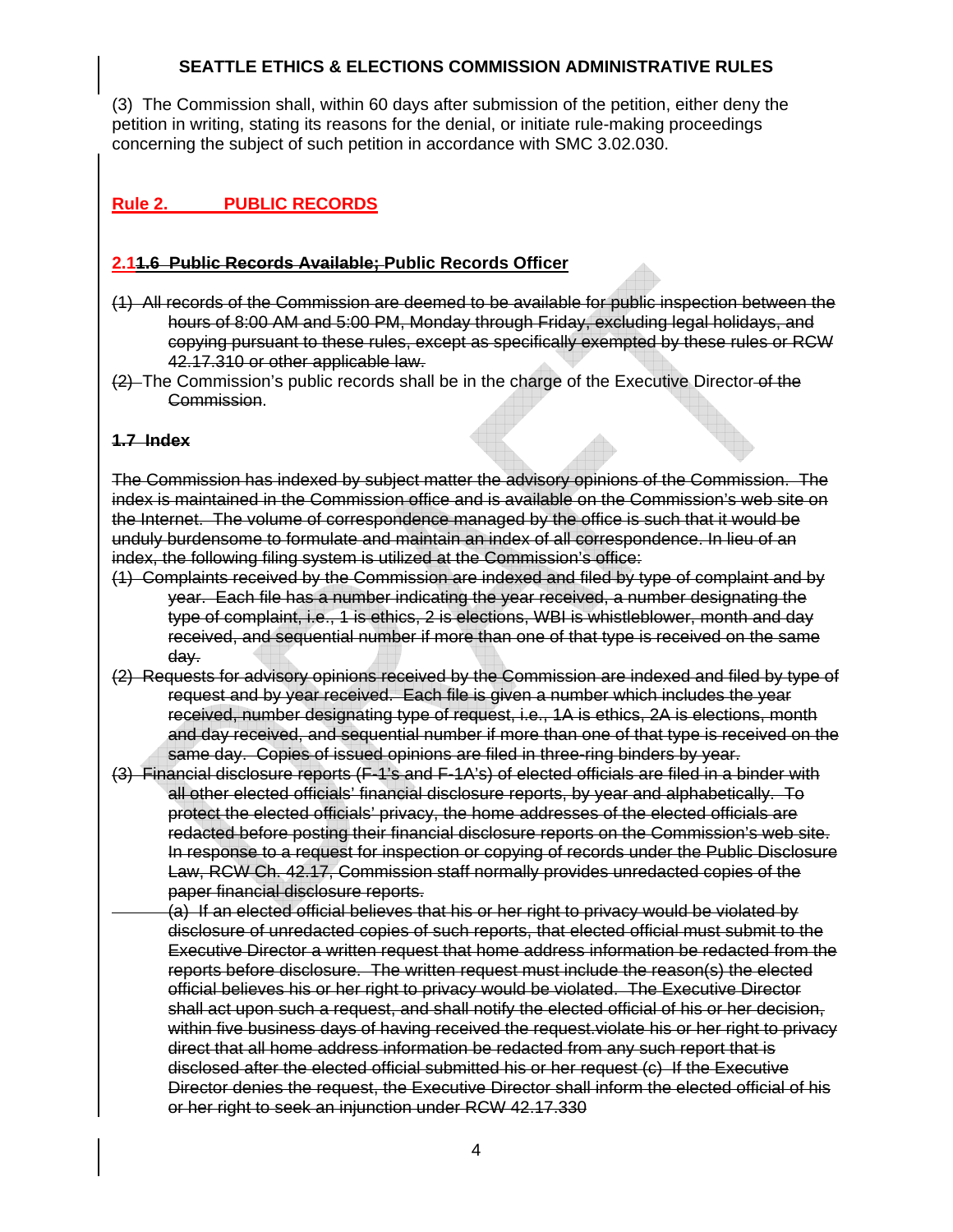- (d) The Executive Director shall direct that any elected official who has submitted such a request receive notification from the Commission under RCW 42.56.540 whenever the Commission receives a request for disclosure of that elected official's report. The Commission shall give such notification regardless of whether it has decided to release the unredacted report. A financial disclosure statement filed by an elected official who has requested the redaction of any portion of the report shall not be released until at least ten business days after the Commission has sent notification under RCW 42.56.540 to that official.
- (4) Financial disclosure reports (financial interest statements) of City employees and appointed officials are filed by department and year of receipt. To protect the employees' and appointed officials' right to privacy, as permitted in RCW 42.17.310(1)(b) and RCW  $42.17.310(1)(u)$ , the home addresses of the employees and appointed officials shall be redacted from their financial interest statements before posting them on the Commission's web site. Such home addresses also shall be redacted from the employees' and appointed officials' financial interest statements before such statements are offered to anyone requesting inspection or copying under the Public Disclosure Law, RCW 42.17. If the requested report includes property that is not the residence of but in which the employee or appointed official owns an interest, and if the Commission staff concludes that the address information requested is subject to disclosure, the Commission staff shall notify the employee or appointed official of the request under RCW 42.17.330, and shall give them ten business days in which to seek a court order protecting the record from disclosure, before such record is disclosed.

#### **1.8 Requests for Public Records**

RCW 42.17 requires that agencies protect public records from damage or disorganization, and prevent excessive interference with essential functions of the agency. Therefore, public records may be inspected or copied or copies of such records obtained, upon compliance with the following procedure. A request shall be made in writing either via electronic mail or upon a form prescribed by the Executive Director. The form shall be presented to the Executive Director, or to a member of the staff designated by him or her if the Executive Director is not available, during office hours. The request shall include:

#### **1.9 Response to Public Records Requests**

- (1) The Commission office shall respond promptly to requests for disclosure. Within five business days of receiving a public records request, the office will respond by: (a) providing the record; or
	- (b) acknowledging that the office has received the request and providing a reasonable estimate of the time the office will require to respond to the request; or
	- (c) denying the public records request, with an explanation of the denial as required in Rule 1.12(3);
- (2) The office may take reasonable additional time to respond to a request, based on the need to:
	- (a) have the requester clarify the scope of the request;
	- (b) locate and assemble the information requested;
	- (c) notify third persons who may be affected by the request; or
- (d) determine whether any or all of the information requested is exempt and that a denial should be made as to all or part of the request.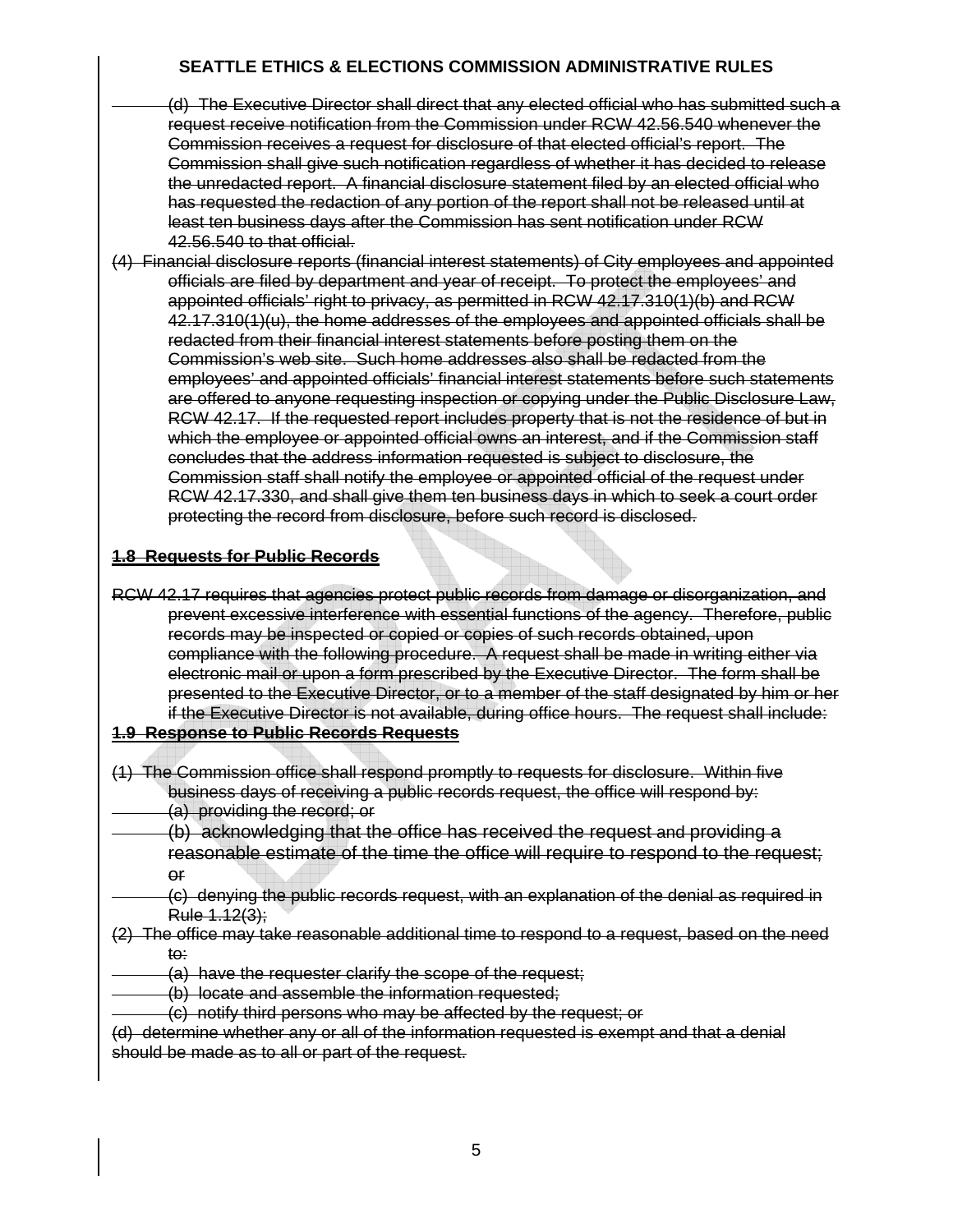**1.10 Copying** No fee shall be charged for the inspection of public records. The Commission shall charge a fee for providing copies of public records.

#### **1.11Protection of Public Records**

- (1) No person shall knowingly alter, deface, or destroy public records of the office.
- (2) Public records of the office shall not be removed in whole or in part from the premises except by the staff of the Commission in order to perform their official duties.
- (3) The requester of public records is solely responsible for the care and safekeeping of those records while they are in the requester's possession or control.
- (4) Records furnished for public inspection or copying shall be returned in good condition and in the same sequence or organization as when furnished.

#### **1.12 Exemptions**

- (1) The Commission office reserves the right to determine that a requested public record is exempt from disclosure under the provisions of RCW 42.17.310 or other law.
- (2) In addition, pursuant to RCW 42.17.260(1) and RCW 42.17.310, the office reserves the right to delete identifying details when it makes available or publishes any public record in any cases where there is reason to believe that disclosure of such details would be an invasion of personal privacy protected by RCW 42.17 or other law. The public records officer will fully justify such a deletion in writing.
- (3) Any denial of requests for public records must be accompanied by a written statement specifying the reason for the denial, including a statement of the specific exemption authorizing the withholding of the record and a brief explanation of how the exemption applies to the records withheld.

#### **2.21.13 Review of Denials of Public Records Request**

- (1) Any person who objects to a denial of a request for a public record  $\theta$  may promptly. should, within 30 days of the date of receiving the written notice of denial, petition for review of such decision by tendering a written request for review. The written request shall specifically refer to the written statement by the Executive Director or other staff member which constituted or accompanied the denial.
- (2) Immediately After receiving a written request for review of a decision denying a public record, the Executive Director or other staff member receiving the request for review shall refer it to the Chair-of the Commission. The Chair shall immediately consider the matter and either affirm or reverse such denial.

### **Rule 3 II. ENFORCEMENT PROCEDURES**

**3.1 2.2 Computation of Time** Computation of any period of time prescribed or allowed by these rules shall begin with the first day following that on which the act or event initiating such period of time shall have occurred. When the last day of the period so computed is a Saturday, Sunday, or a national, state, or city holiday, the period shall run until the end of the next following business day.

### **3.22.3 Form of Complaint**

(1) A complaint alleging violation of Seattle Municipal Code Chapter 4.16, or Seattle Municipal Code Chapter 2.04 may be brought to the attention of the Commission by any person. Complaints shall be made to the Executive Director. A complaint shall be in writing and signed by the complainant.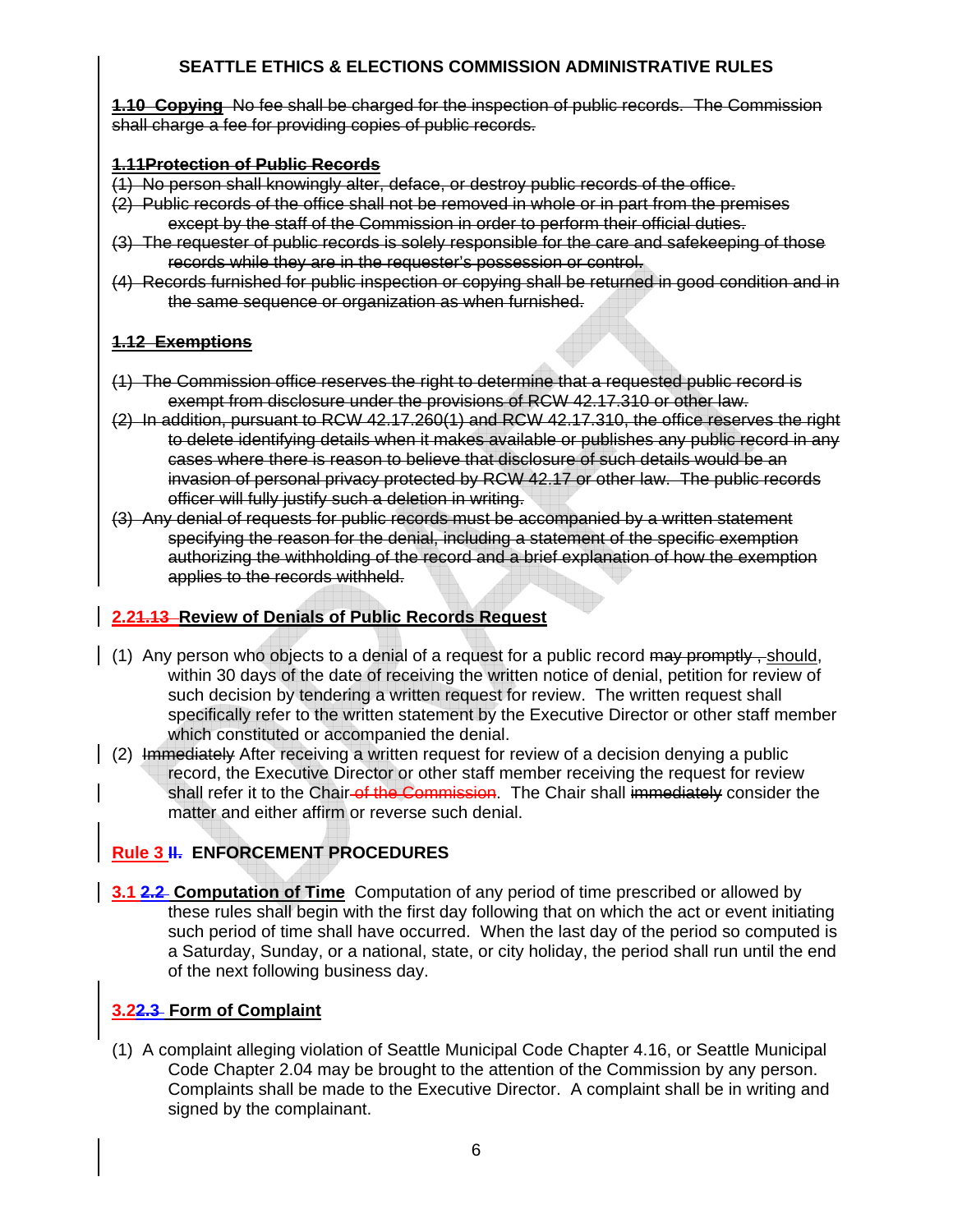- (2) A complaint shall state the basic facts surrounding the alleged violation including nature of the alleged violation(s), date, time, and place, of the alleged violation(s), name of the person or persons responsible, and any documentation or other evidence the respondent can produce regarding the violation.
- (3) All complaints filed with the Executive Director shall be considered part of the Executive Director's investigative record, and shall not be subject to public disclosure under RCW 42.17, unless the complaint is used as evidence in a proceeding before the Commission or in a prosecution in a court of law.
- (4) When the Executive Director receives a written request to disclose a complaint, the Executive Director shall notify the complainant of the request so that the complainant may take necessary action to protect his or her right to privacy.

#### **3.32.4 Preliminary Investigation of Complaints**

- (1) Upon receiving a complaint, the Executive Director shall initiate a preliminary investigation. The preliminary investigation shall be limited to the Executive Director determining if the complaint on its face, i.e. assuming all facts are true, shows reason to believe SMC Chapter 4.16 or SMC Chapter 2.04 has been violated.
- (2) The Executive Director shall complete the preliminary investigation within 30 days of the Executive Director's receipt of the complaint. The Executive Director may seek an extension of (30) days from the Commission upon showing good cause why the preliminary investigation cannot be completed within the 30 day period.
- **3.4 2.5 Dismissal** If the Executive Director determines that a complaint does not on its face present a violation of SMC 4.16 or SMC 2.04, or presents a violation of SMC 4.16 or SMC 2.04, but the violation was inadvertent and minor and was or is being satisfactorily corrected and cured, the Executive Director shall dismiss the complaint by a letter to the complainant stating the reasons for dismissal. The Executive Director shall send a copy of the dismissal letter to the respondent.

### **3.5 Powers and Duties of Executive Director**

- (1) During the course of an investigation, the Executive Director may issue a "demand for information" directed to any person who may possess information which is relevant and material to the investigation. The demand for information shall:
	- (a) Specifically describe the information which is sought; and
	- (b) Set forth a reasonable time and place for the production of the information.
- (2) The demand for information may be personally delivered or sent by certified mail, return receipt requested.
- **3.6 2.8 Initiation of Enforcement** If the Executive Director determines through a preliminary investigation that a complaint presents a facial violation of SMC 4.16 or SMC 2.04, the Executive Director shall initiate a full investigation.

### **3.7 2.8.1 Administrative Dismissal**

(1) If the Executive Director has a full investigation reveals evidence indicating that there are reasonable grounds to believe a violation of SMC 4.16 or SMC 2.04 has occurred, and either (i) the violation was inadvertent or minor, but not both, or (ii) appropriate actions have already been taken to address the allegedly unlawful conductthe violation was not inadvertent and minor, but the Executive Director believes that the respondent or the employing department took appropriate action regarding the conduct at issue, the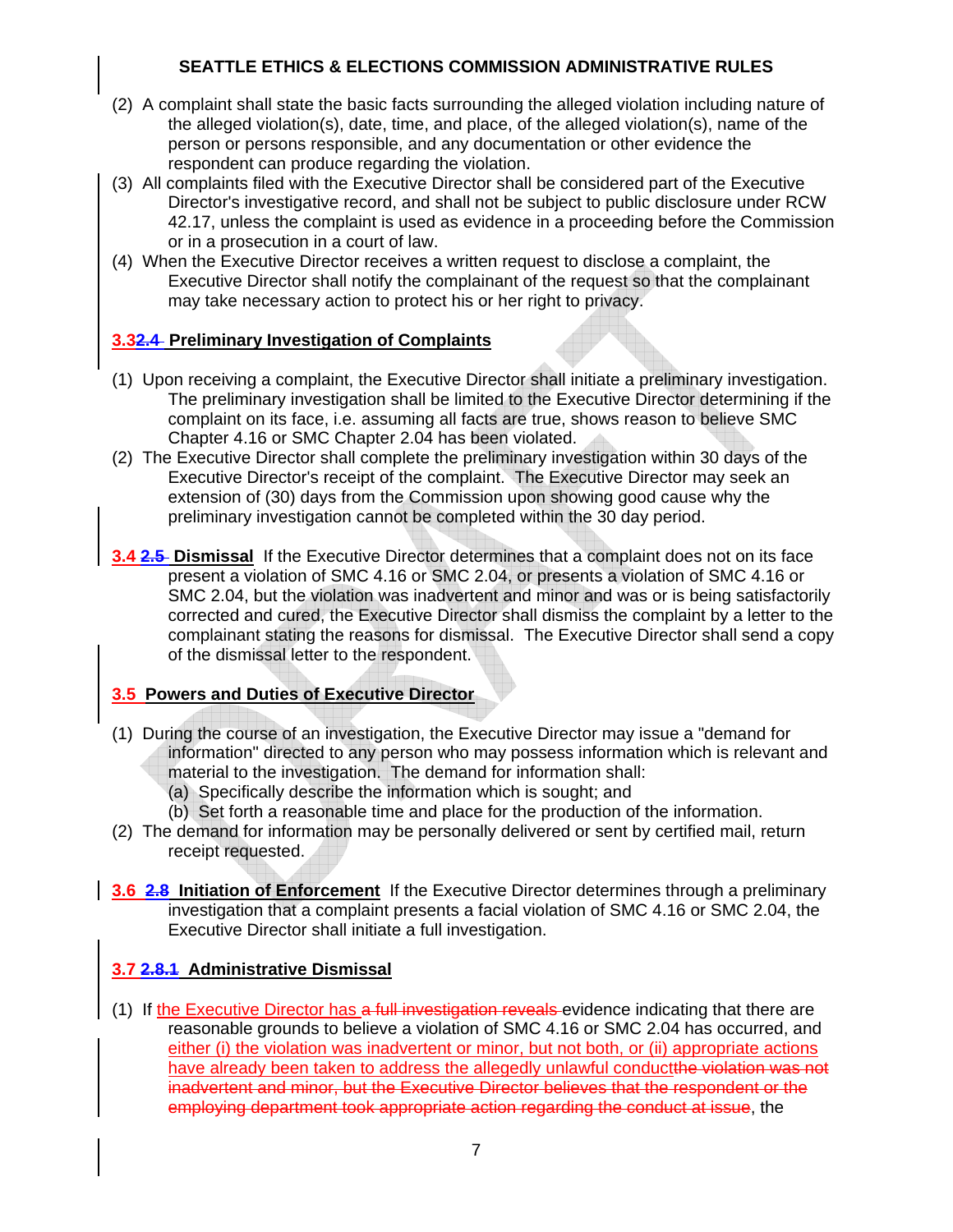Executive Director mayshall ask the Commission to direct him or her to administratively dismiss the case. This request shall be made at a Commission meeting. The request shall describe the basis for the Executive Director's reason to believe that a violation occurred, the Code provision the Executive Director has reasonable grounds to believe was violated, the cure or appropriate action taken by the respondent or the employing department, and the reason the Executive Director believes the public interest is not served by pursuing the matter, which may include a description of the action taken to address the alleged violationthere is no value in entering into a settlement or in initiating an enforcement proceeding.

(2) The Commission shall direct the Executive Director either to administratively dismiss the case or deny the requestto proceed with action. If the Commission directs the Executive Director to administratively dismiss the case, the Executive Director shall send a letter to the complainant describing the Commission's action and the basis on which the action was taken and send a copy of the letter to the respondent, without the complainant's name or address.

## **3.8 2.8.2 Initiation of Enforcement Proceeding**

- (1) If a full investigation reveals facts and evidence indicating that there are reasonable grounds to believe a violation of SMC 4.16 or SMC 2.04 has occurred, the violation was not inadvertent and minor, and the Commission has not directed the Executive Director to administratively dismiss the case, the Executive Director shall schedule an enforcement hearing by forwarding to the Commission and the respondent a charging document and scheduling a hearing.
- (2) The charging document shall state the provisions of SMC 4.16 or 2.04 allegedly violated and shall identify the conduct that constitutes the alleged violations of SMC 4.16 or SMC 2.04.
- (3) If SMC 4.16 is allegedly violated, the Executive Director shall, within 30 days of mailing the charging document, schedule a hearing on the matter before the Commission. For good cause shown, the Commission may allow the Executive Director to schedule the hearing within 60 days of mailing the charging document. The Executive Director shall set the hearing date in his or her discretion, but within 30 days from the date of scheduling.
- (4) If SMC 2.04 is allegedly violated, the Executive Director shall schedule the hearing and the Commission shall make a ruling pursuant to SMC 2.04.075.
- (5) The Executive Director shall provide the respondent, at respondent's request, with copies of all materials to be presented by the Executive Director at the hearing.
- (6) The Executive Director may conduct one or more prehearing conferences with the respondent(s) to facilitate the hearing of the matter by the Commission, to make stipulations of fact or simplify issues, or to develop a recommended settlement of all or part of the charges.

# **3.9 2.9 Notice Requirements**

- (1) If SMC 4.16 is allegedly violated, notice shall be given to the respondent at least 20 days prior to a hearing. Respondent may sign a waiver of the 20 days notice, but in no case shall a hearing be held with less than 48 hours notice to the respondent and the public.
	- (2) If SMC 2.04 is allegedly violated, the respondent shall be given the maximum practicable notice of the hearing. Public notice of hearings concerning SMC 2.04 shall be made at least 24 hours in advance of such hearing.
	- (3) The notice of hearing shall include:
		- (a) A statement of the time, place, and issues to be considered;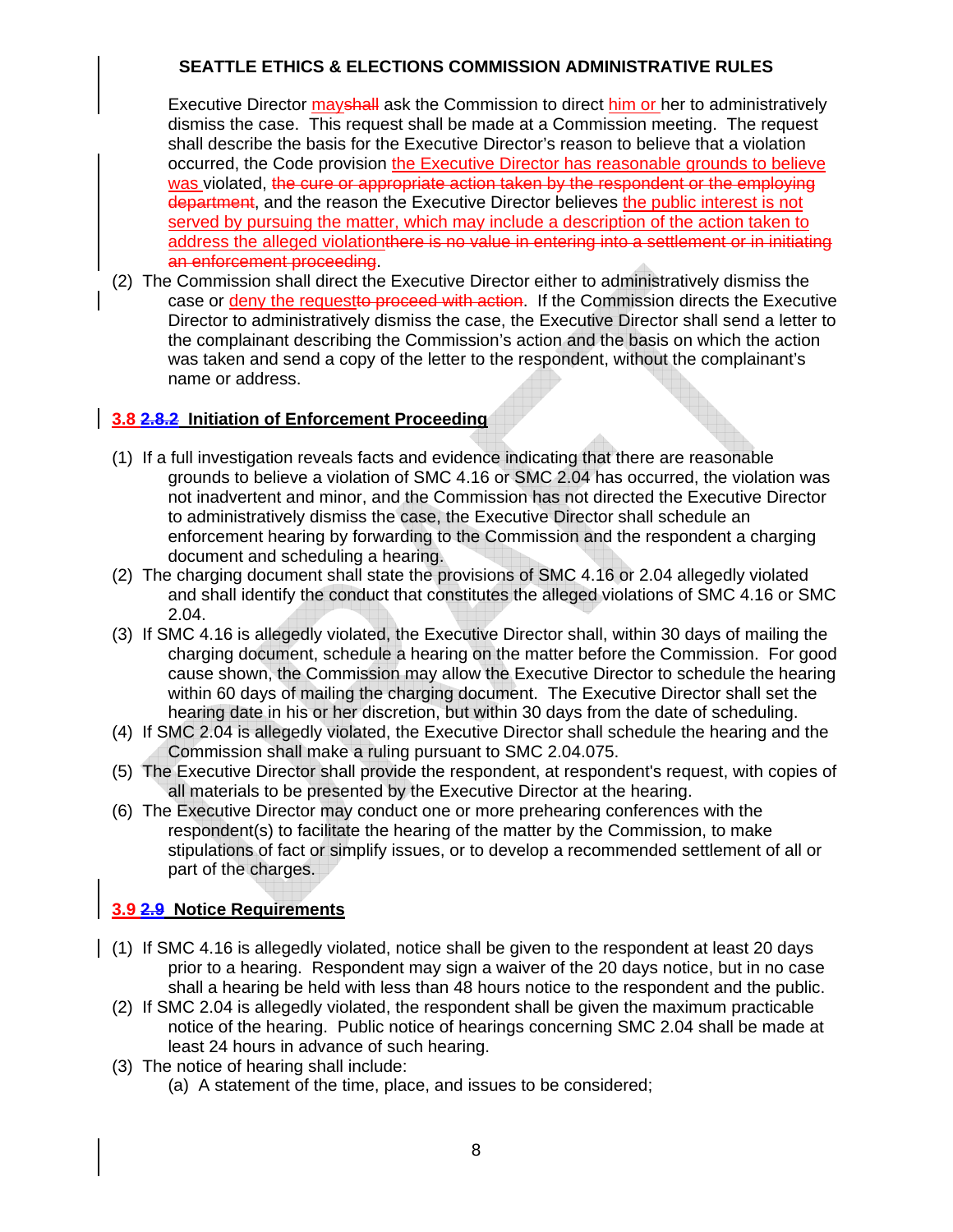- (b) A statement of the legal authority and jurisdiction under which the hearing is to be held;
- (c) Reference to the particular sections of the SMC alleged to have been violated.
- (4) The Executive Director shall serve the notice. Notice may be served through the U.S. mail, by personal service, or through regular messenger service to city departments.
- (5) Regardless of the place of hearing listed in the notice of hearing, any hearing originally scheduled in one room of the City of Seattle Municipal Buildingfacility may be conducted in any other room of the Municipal Building. City facility. If the roomsite of the hearing is changed, there must be a notice posted conspicuously on the door of the room where the hearing was originally scheduled, stating the room numberplace where the hearing is towill be held.

### **3.10 2.10 Prehearing Motions, Petitions, or Requests**

- (1) All prehearing motions, petitions or requests ("prehearing motions") must be submitted to the Commission and served on all parties to the action at least five business days before the scheduled hearing or the scheduled meeting at which the prehearing motion shall be decided. All prehearing motions shall be in writing, and will ordinarily be decided without oral argument. Motions must include the material facts on which the prehearing motion is based, the legal grounds that support the prehearing motion and the request for relief.
- (2) Prehearing motions shall be granted only for good cause.
- (3) The Commission shall issue an order granting or denying the prehearing motion.

#### **3.11 2.10.1 Dispositive and Non-Dispositive Prehearing Motions**

(1) Dispositive Prehearing Motions

 (a) dispositive prehearing motions are those prehearing motions that if granted would result in dismissing the charges or otherwise terminating the proceeding before the Commission.

 (b) Upon receipt of a dispositive prehearing motion, the Executive Director shall promptly transmit the motion to the Commission members and shall poll the members of the Commission who can be reached and report the result to the parties at least 24 hours before the Commission meeting at which the motion will be decided;

 (c) If the Executive Director or other party who opposes a dispositive motion responds to the motion at least forty-eight (48) hours before the Commission meeting at which the motion will be decided, the Executive Director will transmit the response to the Commission before conducting the poll. Response to a dispositive motion may be submitted anytime prior to the beginning of the Commission meeting at which the motion will be decided, unless the Chair permits a later filing.

(2) Non-dispositive Prehearing Motions

 (a) Non-dispositive prehearing motions are those prehearing motions that, if granted, would not result in dismissing the charges or otherwise terminating the proceeding before the Commission.

 (b) Upon receipt of a non-dispositive prehearing motion, the Executive Director shall promptly convey the motion to the Commission Chair who may decide the motion or may hold the motion for decision by the Commission or the Chair at the Commission meeting. (c) A ruling on a non-dispositive motion is interlocutory and therefore not immediately appealable.

#### **3.122.11 Recommendations for Settlement**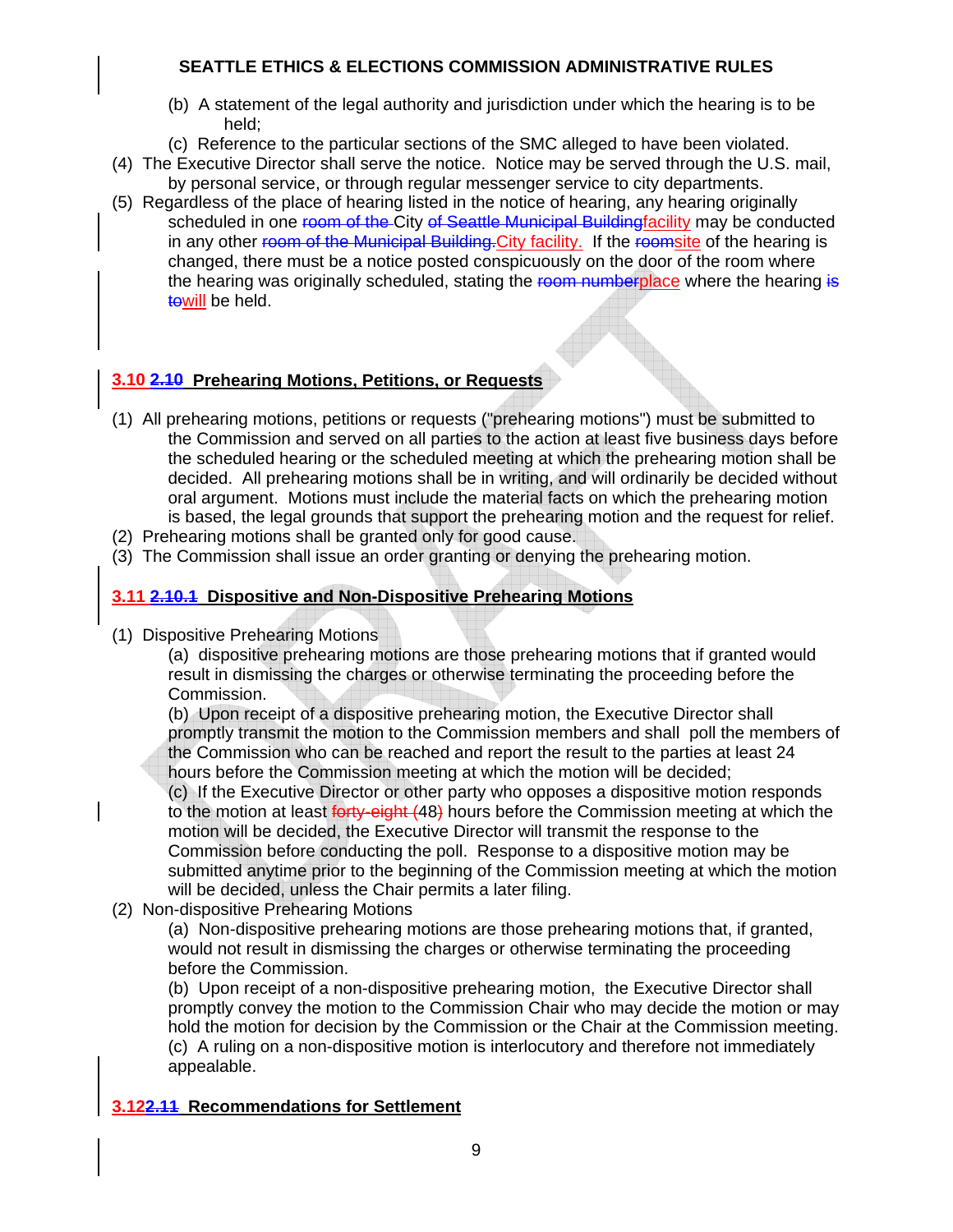- The following procedures are available for informal dispute resolution that may make elaborate proceedings under SMC 3.02 and these rules unnecessary.
- (1) Any person whose interest in a matter before the Commission may be resolved by settlement shall communicate his or her request to the Executive Director, setting forth all pertinent facts and the desired remedy. If the Executive Director requires additional information to resolve the matter informally, the Executive Director shall promptly provide to the person seeking relief an opportunity to supply such information. Settlement negotiations shall be informal and without prejudice to rights of a participant in the negotiations.
- (2) When the Executive Director and respondent agree that some or all of the facts are uncontested, a stipulation of the facts is reached, the Executive Director is responsible for providing a written description of the recommended resolution or stipulation to the person(s) involved.
- (3) If settlement of an enforcement hearing may be accomplished by informal negotiation, negotiations shall be concluded by:
	- (a) Stipulation of facts of the parties; or
	- (b) Stipulation of the parties; or
	- (c) Withdrawal by the Executive Director of the action which is the subject matter of the enforcement hearing.
- (4) Any proposed stipulation shall be in writing and signed by each party to the stipulation or his or her representative. The stipulation shall be recited on the record at the hearing. The Commission has the option of accepting, rejecting, or modifying the proposed stipulation or asking for additional facts to be presented. If the Commission accepts the stipulation or modifies the stipulation with the agreement of the opposing party, the Commission shall enter an order in conformity with the terms of the stipulation. If the Commission rejects the stipulation or the respondent does not agree to the Commission's proposed modifications to the stipulation, then the parties are not bound by the stipulation, and a hearing shall be held in which the rejected stipulation shall not be considered as evidence. If the Commission requests that additional facts be presented, the matter shall be referred to the Executive Director for further investigation.
- (5) All proposed stipulations must include the following provisions:
	- (a) "This agreement is binding on all parties, their heirs, successors, and assigns;"
	- (b) "This agreement shall constitute the whole agreement between the parties;"
	- (c) "The parties agree that, if this agreement is rejected by the Commission, the respondent(s) agrees to waive any challenges to the Commission subsequently presiding over a hearing on this matter;"
	- (d) "If the respondent(s) breaches this agreement, the Commission may impose sanctions for each violation identified by the Executive Director in the agreement.
- (6) If multiple respondents are involved, and not all respondents desire settlement, the cases of the respondents wishing to settle shall be severed from the cases of the respondents not wishing to settle. Settlements in such instances should be presented to the Commission. Fact--finding in the cases of the non-settling respondents shall be conducted by the Hearing Examiner.

### **3.13 2.12 Referrals to the Hearing Examiner**

(1) The Commission may, at its discretion, delegate fact finding to the Office of the Hearing Examiner.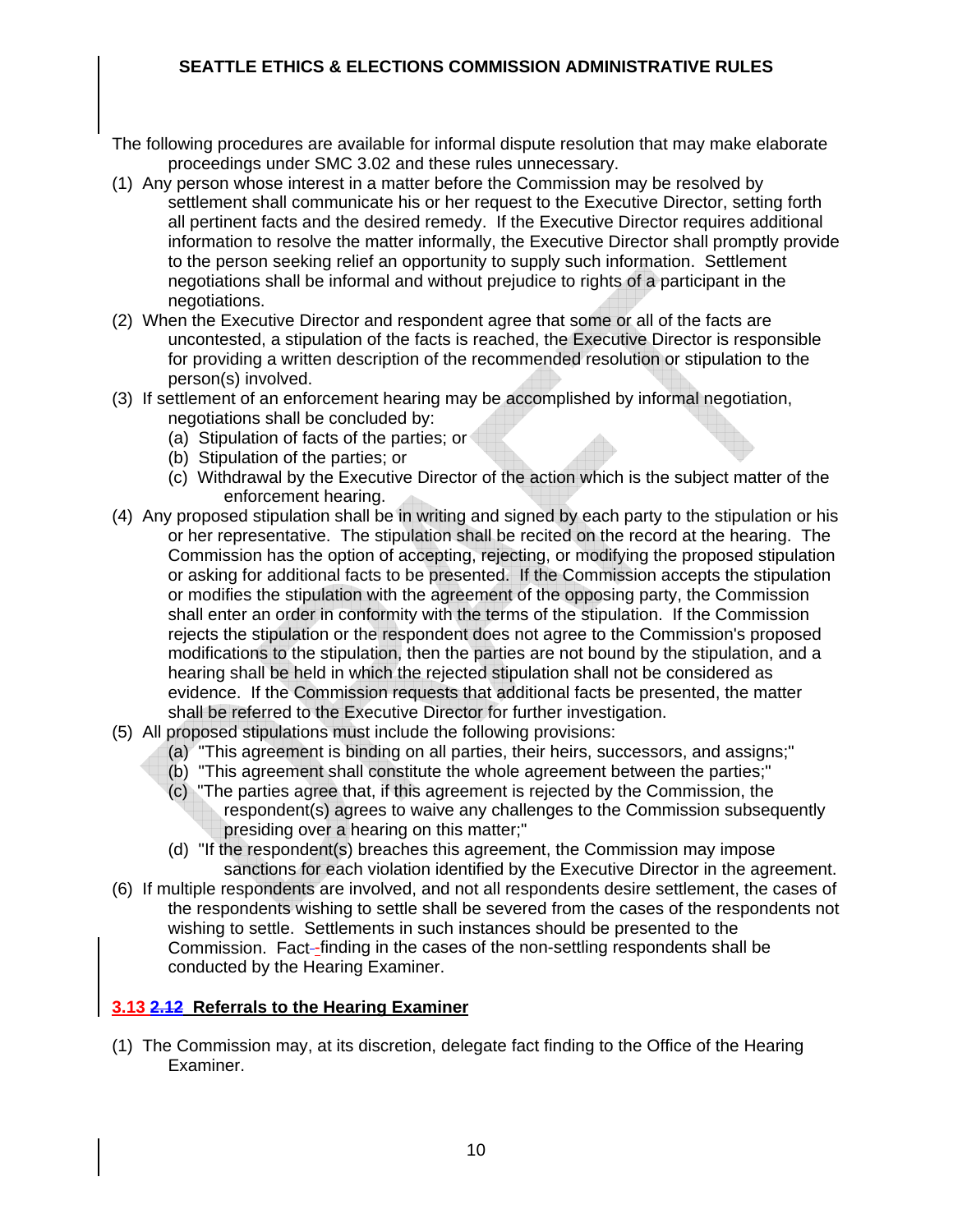(2) Whenever a hearing is delegated to the Hearing Examiner, the hearing examiner's duties shall be limited to making findings of fact. The Commission reserves to itself the duty of applying the law to the facts independently found by the Hearing Examiner.

## **3.14 2.13 Enforcement Hearing**

- (1) In some situations more than one complaint may be filed with regard to a single alleged violation of a Commission-administered ordinance. Where practical, feasible, and consistent with ordinance requirements, the Chair may consolidate for hearing complaints filed with regard to a single transaction alleged to be in violation of the ordinance. The respondent or the Executive Director may request or bring to the attention of the Chair the need for consolidation.
- (2) The format for an enforcement hearing will be of an informal nature yet designed so that the evidence and facts relevant to a particular proceeding will become most readily and efficiently available to the Commission. An enforcement hearing shall include, but not be limited to, the following elements:
	- (a) A brief introductory statement by the Chair;
	- (b) Presentation of the charging document and supporting evidence by the Executive Director;
	- (c) Response to the charges by the respondent.

For good cause, the order of presentation of evidence may be altered.

- (3) Pursuant to SMC 4.16.090(G), all enforcement hearings shall be conducted as though they were "contested cases" hearings under the Administrative Code, Seattle Municipal Code Chapter 3.02 (Ordinance 102228) and according to the Commission's rules and regulations.
- (4) All enforcement hearings involving the following persons shall be open to the public:
	- (a) Alleged Code of Ethics violations in which the following are respondents:
		- (I) City elected officials,
		- (ii) Deputy Mayor,
		- (iii) heads of departments and Executive Department offices,
		- (iv) members of boards and commissions,
		- (v) City employees represented by unions that have not signed an
		- agreement to permit employees to request closed hearings,
		- (Employees not listed above who are charged with a Code of Ethics violation
	- may request a closed hearing, pursuant to SMC chapter 4.16.)
	- (b) All alleged Elections Code violations.
- (5) Unless directed otherwise by the Chair, each party to the enforcement hearing shall submit to the Commission at the enforcement hearing a proposed written determination that comports with the requirements of Rule 3.232.22.
- **3.15 2.14 Oath** All testimony before the Commission shall be taken under oath or affirmation, administered by the presiding official.

### **3.16 2.15 Presiding Officials**

- (1) The Chair shall preside over all hearings. If the Chair is absent or disqualified, the Chair may designate, in writing, any member of the Commission to preside as the Chair.
- (2) The Commission has the duty to conduct fair and impartial hearings, to take all necessary action to avoid delay in the disposition of the proceedings, and to maintain order. The Chair or his or her designate shall have all powers necessary to that end, including the following:
	- (a) Administering oaths and affirmations;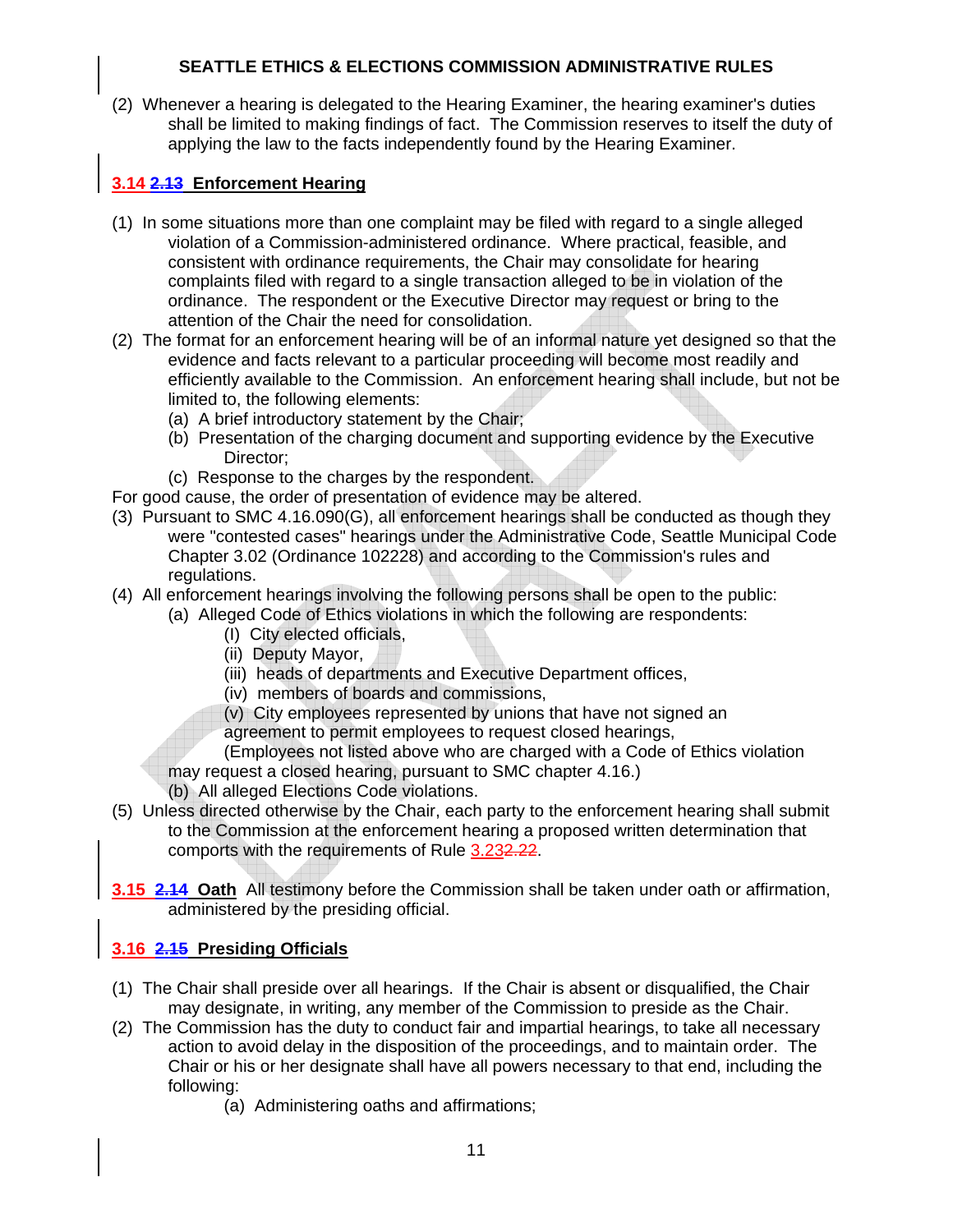- (b) Issuing subpoenas;
- (c) Ruling on offers of proof and receiving evidence;

 (d) Regulating the course of hearings and the conduct of parties and their agents;

 (e) Considering and ruling on all procedural and other motions appropriate to the proceedings;

(f) Making and issuing written determinations.

- (3) In the performance of adjudicative functions, the Commission shall not be responsible to or subject to the supervision or direction of any elected official, officer, employee, or agent of any municipal department.
- (4) Any Commission member may, on his or her own initiative, enter an order disqualifying him or herself in the event of a conflict of interest, bias or prejudice, or the appearance thereof.
- (5) A complainant or respondent may file an affidavit, which is a sworn statement in writing and under oath, stating that a fair and impartial hearing cannot be had by reason of the conflict of interest, bias, or prejudice of a Commission member. The affidavit must set forth facts and reasons for the belief that the conflict of interest, bias, or prejudice exists. The affidavit shall be filed not less than 24 hours before the hearing, unless good cause is shown, and in any case before the commencement of the hearing. The Chair shall rule on the affidavit prior to making any other ruling and prior to the hearing.

## **3.17 2.16 Time Limit on Oral Testimony**

- (1) The Chair may impose time limitations on oral testimony as necessary to expedite proceedings and avoid continuation of a hearing. The Chair will provide as much advance notice as is practicable when time limits are imposed.
- (2) If the parties are unable to present their arguments and testimony within the allotted time, they may request of the Chair an opportunity to submit written materials after the close of the hearing.

## **3.18 2.17 Rights of Parties**

Every party shall have the right of due notice, presentation of evidence, objection, motion, argument, and all other rights essential to a fair hearing. Cross-examination shall be permitted as is necessary for a full disclosure of the facts.

# **3.19 2.18 Role of Complainant**

- (1) When a complaint has been filed with the Executive Director, neither the complainant nor any other person shall have special standing to participate or intervene in the investigation or consideration of the complaint by the Commission.
- (2) The complainant or any other person may submit documentary evidence and/or written factual or legal statements to the Executive Director prior to the hearing to be used at the hearing in the discretion of the Executive Director. The complainant or any other person wishing to be heard in a contested case hearing may request permission of the Chair **Executive Director-in advance of such hearing, and the Chair Executive Director-may** grant such person a reasonable opportunity to be heard on factual or legal issues before the Commission.

### **3.20 2.19 Ex Parte Communications**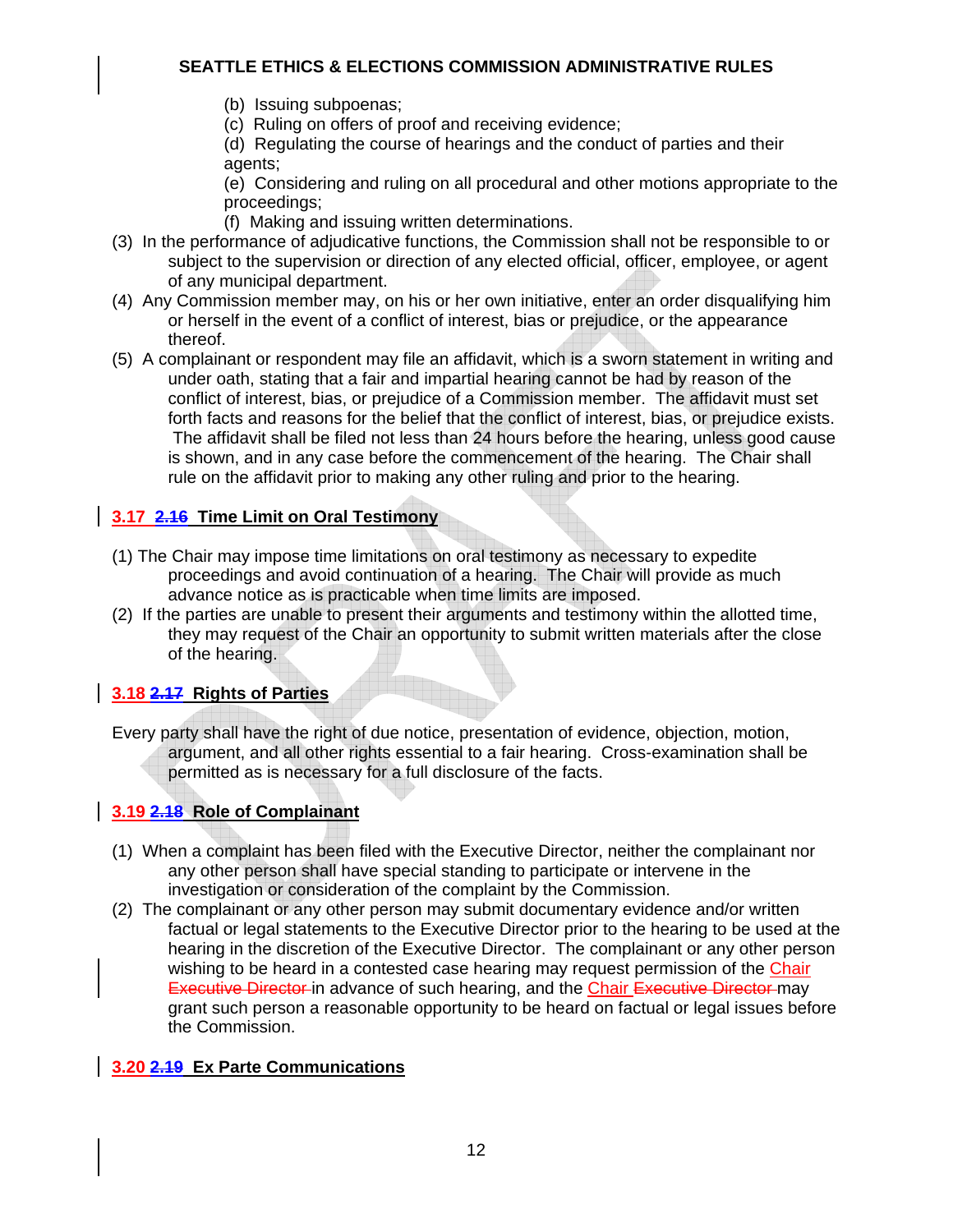- (1) A member of the Commission may not communicate, directly or indirectly, regarding any issue in the proceeding other than communications necessary to procedural aspects of maintaining an orderly process with any party or any person employed by the agency without notice and opportunity for all parties to participate, except as provided in this subsection:
	- (a) Any Commission member may receive aid from legal counsel who have not participated in investigation or prosecution;
	- (b) Commission members may communicate with other employees or consultants of the agency who have not participated in the proceeding in any manner, and who are not engaged in any investigative or prosecutorial function in the same or a factually related case.
- (2) Unless required for the disposition of ex parte matters specifically authorized by statute or unless necessary to procedural aspects of maintaining an orderly process, a Commission member may not communicate, directly or indirectly, regarding any issue in the proceeding, with any person not employed by the agency who has a direct or indirect interest in the outcome of the proceeding, without notice and opportunity for all parties to participate.
- (3) Unless necessary to procedural aspects of maintaining an orderly process, persons to whom a Commission member may not communicate under subsection (1) and (2) of this section may not communicate with presiding officers without notice and opportunity for all parties to participate.
- (4) If, before serving as a Commission member in an adjudicative proceeding , a person receives an ex parte communication that could not properly be received while serving, the person, promptly after starting to serve, shall disclose the communication in the manner prescribed in subsection (5) of this section.
- (5) A Commission member who receives an ex parte communication in violation of this section shall place on the record of the pending matter all written communications received, all written responses to the communications, and a memorandum stating the substance of all oral communications received, all responses made, and the identity of each person from whom the Commission member received an ex parte communication. The Commission member shall advise all parties that these matters have been placed on the record. Upon request made within ten days after notice of the ex parte communication, any party desiring to rebut the communication shall be allowed to place a written rebuttal statement on the record. Portions of the record pertaining to ex pate communications or rebuttal statements do not constitute evidence if any fact at issue in the matter unless a party moves the admission of any portion of the record for purposes of establishing a fact at issue and that portion is admitted.
- (6) If necessary to eliminate the effect of an ex parte communication received in violation of this section, a Commission member who receives the communication may be disqualified, and the portions of the record pertaining to the communication may be sealed by protective order.

### **3.212.20 Content of Record**

- (1) The record of a hearing conducted by the Commission shall include:
	- (a) Notices of all proceedings;
	- (b) Any prehearing order;
	- (c) Any motions, pleadings, briefs, petitions, requests, and intermediate rulings;
	- (d) Evidence received or considered;
	- (e) A statement of matters officially noticed;
	- (f) Proffers of proof and objections and rulings thereon;
	- (g) Proposed findings, requested orders, and exceptions;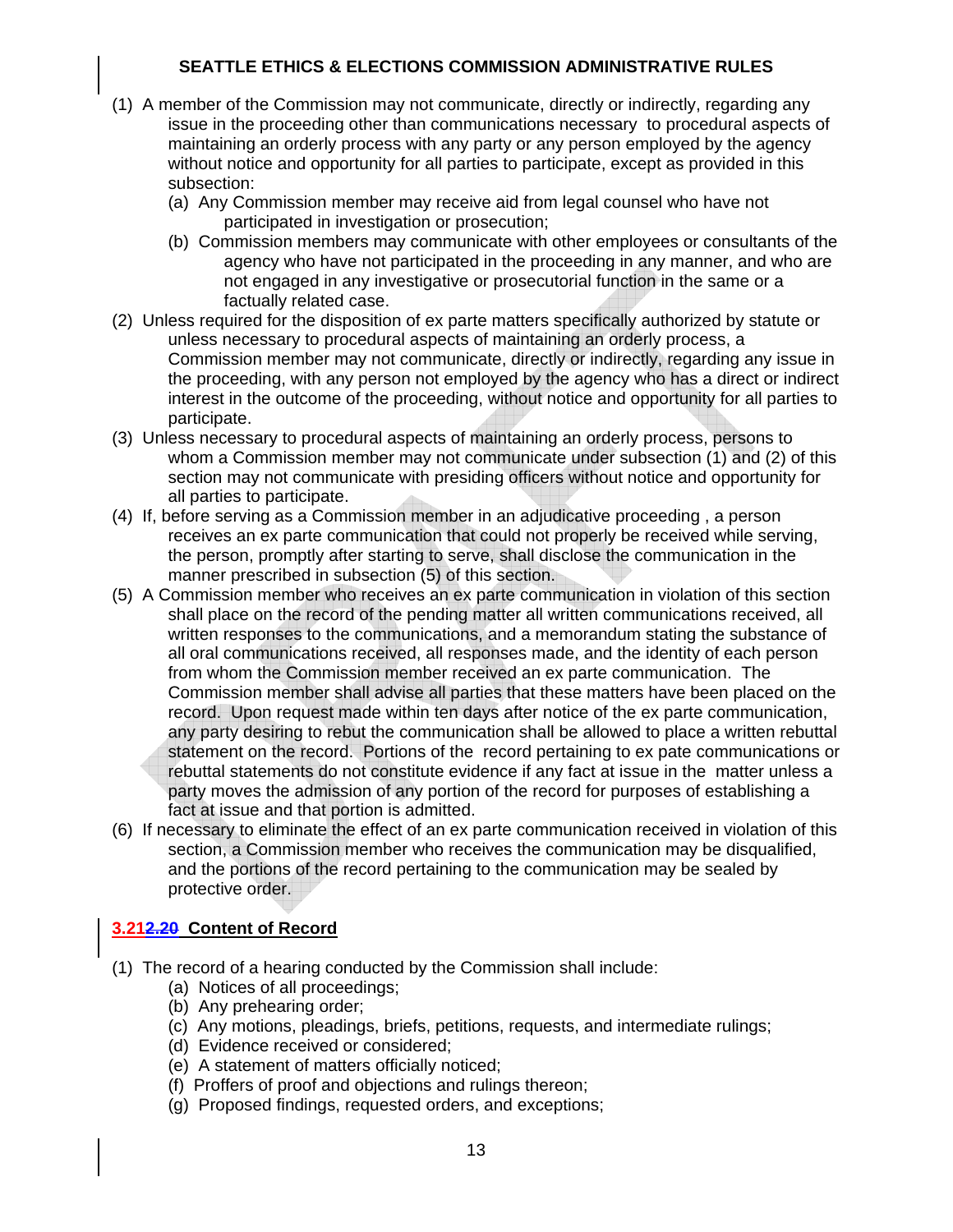- (h) The recording prepared at the hearing, together with any transcript of all or part of the hearing considered before final disposition of the proceeding;
- (i) Any final order, initial order, or order on reconsideration;
- (j) Matters placed on the record after an ex parte communication.
- (2) Except to the extent that this rule or another rule provides otherwise, the hearing record constitutes the exclusive basis for Commission action in adjudicative proceedings and for judicial review of adjudicative proceedings.
- **3.22 2.21 Determination Time Requirement** The written determination of the Commission shall be made within seven days of the hearing, PROVIDED that the Commission may extend the issuance of its determination to no later than fourteen days from the date of hearing in cases found by the Commission to require additional time, after notice to the respondent.

### **3.23 2.22 Content of Determination**

A determination shall include a statement of the following:

- (a) The nature and background of the proceeding;
- (b) Findings of fact including both ultimate facts and basic or underlying facts supporting the findings. The findings shall be based exclusively on the evidence presented in the hearing, including the Executive Director's report of investigation or charging document, and those matters officially noticed. The findings shall consist of a concise statement of each fact found upon each contested issue of fact;
- (c) A determination of whether the ordinance has been violated, the acts or omissions to act which constituted a violation, and the specific section or sections of the ordinance which those acts or omissions violated;
- (d) Any recommendation for disciplinary action to be imposed by an appropriate City authority pursuant to SMC 4.16.090(H) or any sanction imposed by SMC 4.16.100.
- **3.24 2.23 Transmittal of Determination** Upon a determination that the ordinance has been violated, and that disciplinary action should be taken, the determination shall forthwith be transmitted to the employee's department head, or other appropriate City authority, informing such City authority of the provisions of SMC 4.16.090(H) and requesting a written report within fourteen days of the disciplinary action taken.
- **3.25 2.24 Disclosure of Determination** The determination of the Commission is a public record and shall be available for public review. Copies of each determination shall be available to any person upon payment of charges designated by City ordinance.
- **3.262.25 Disposition & Transmittal of Case Record** The case record including all evidence and exhibits shall be retained in the offices of the Commission, or in the offices of the City Attorney during the pendency of an action brought by the City Attorney. If a determination is made that there has been no violation of the ordinance, original documents produced as exhibits shall be returned to the person producing each such document, and a copy, abstract, summary, or other memorandum of the nature and content of the document shall replace the document in the case record.
- **3.27 2.26 Citation of Cases** Whenever referencing any determination or order made by the Commission, that determination or order shall be cited as follows: In the Matter of [Respondent's Surname], (S.E.E.C. [year]).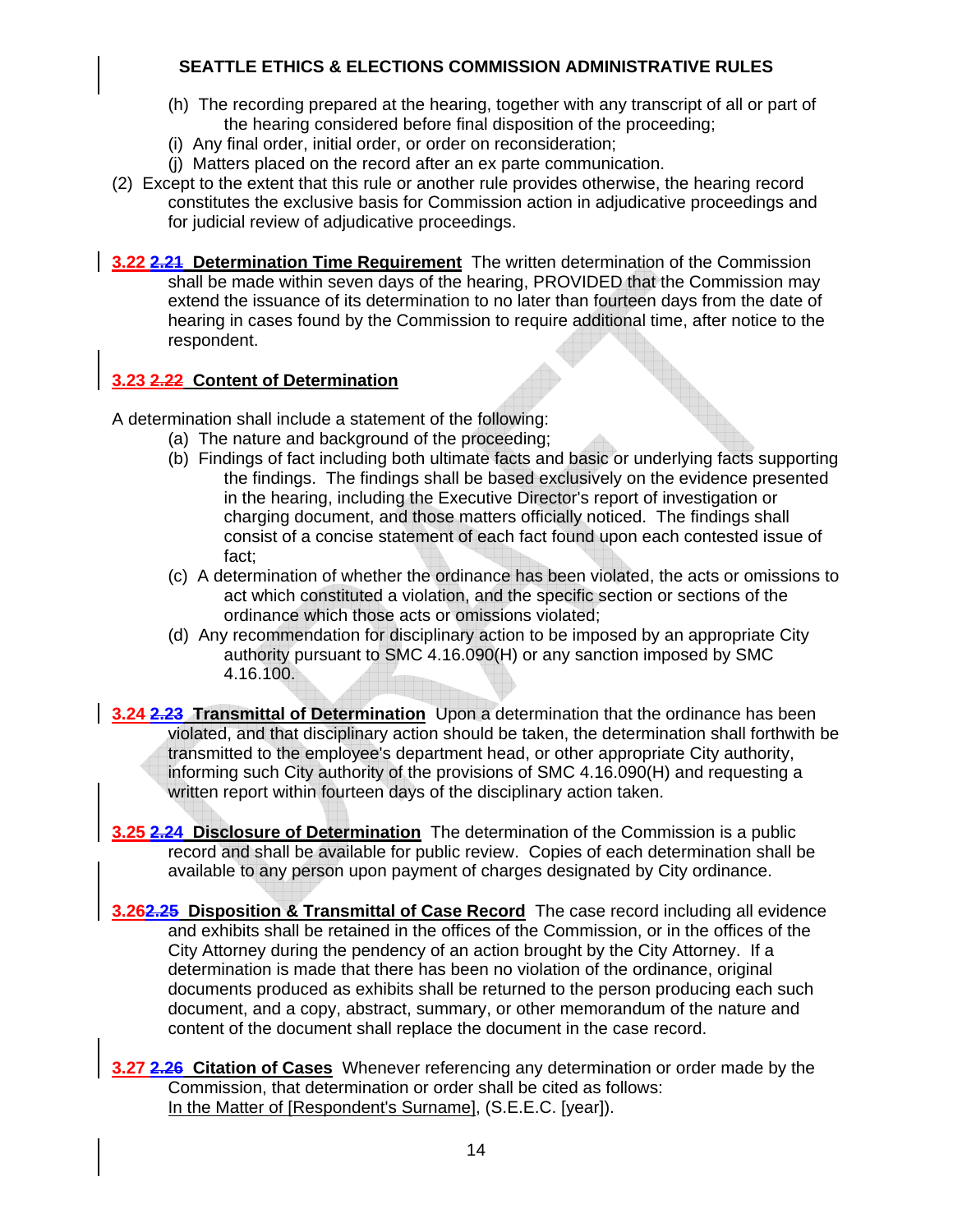### **Rule 4. Appeals**

- (1) Upon the written request of a party aggrieved by an Executive Director's decision to dismiss a complaint, or to impose late filing penalties under SMC 2.04.330, the action may be reviewed by the Commission.
- (2) An appeal of a dismissal shall be served at the office of the Commission no later than 21 days after the date of mailing the decision of which review is sought.
- (3) An appeal of late-filing penalties shall be served at the office of the Commission no later than 14 days after the date of mailing the decision of which review is sought.
- (4) A request for review shall state the grounds therefor, and shall be no longer than twelve 8- 1/2" x 11" double-spaced pages in length with margins of at least 1" on every side, and no more than 12 characters per inch.
- (5) When an appeal is filed, the Executive Director's decision shall not be final until the Commission has acted on the appeal.
- (6) The Commission shall act on the request at the next meeting at which it may be practicable by:
	- (a) deciding whether to review the Executive Director's decision; and
	- (b) if it decides to do so, either affirming, reversing, or amending the decision.

A

(7) In reviewing the Executive Director's decision, the Commission shall base its review on whether the Executive Director had a rational basis for the decision, and shall only reverse or amend a decision to the extent that a rational basis is lacking.

### **Rule 5III. ADVISORY OPINIONS**

### **5.1 3.1 Commission Advisory Opinions**

- (1) Any person subject to or affected by the Commission administered ordinances may request a written advisory opinion. The request should be in writing and should explain all the pertinent facts and circumstances. Advisory opinions are intended to assist the person seeking advice and to guide future conduct. The Commission retains sole discretion to determine in which cases the Commission will issue an advisory opinion a binding advisory opinion will be issued. Factors the Commission may consider when determining in which cases a binding advisory opinion will be issued include, but are not limited to, whether the issue presented is one of general application, one that has not recently been addressed by the Commission, or one that is likely to be the subject of controversy or dispute. Abstracts of Commission opinions or the full text of Commission opinions are available on the Commission's web site.The Commission maintains a public index of its advisory opinions dating back to 1975.
- (2) The Executive Director is authorized to issue verbal or written non-binding staff opinions, which are not binding on the Commission. Upon issuing a non-binding staff opinion, the Executive Director shall caution the party requesting the opinion that the opinion is nonbinding, and that only the Commission has the authority to issue binding opinions interpreting SMC Chapter 4.16 or Chapter 2.04.

### **3.2 Binding Commission Advisory Opinions**

(2) The Commission shall consider draft Commission each opinions prepared by the Executive Director as soon as is practicable at the first practical meeting after such referral. The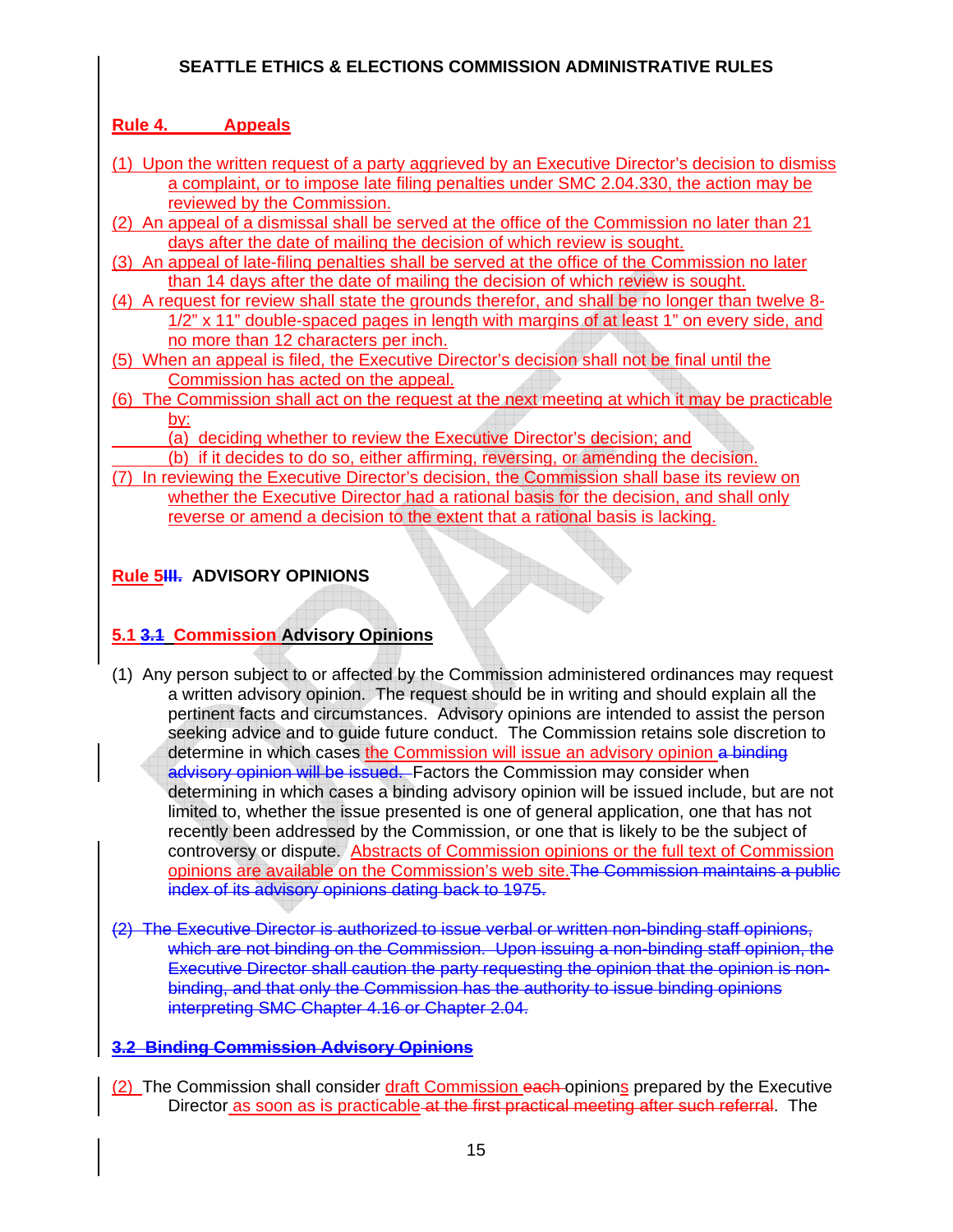Commission may decline to issue the advisory opinion or, by vote, approve  $or_{\tau}$  modify-or reverse the opinion.

(3) Advisory opinions issued by the Commission shall be designated as follows: Advisory Opinion [year – number]. Op. Sea. Ethics & Elects. Comm'n. [opinion number] [(year)].

#### **Rule 6 IV. PROCEDURES FOR MODIFICATION OF REPORTING ECONOMIC INTEREST STATEMENTS**

**6.1 4.0 Statement of Policy:** Pursuant to SMC 4.16.080(B)(3), the Commission may suspend or modify any of the reporting requirements of SMC 4.16.080 in particular cases, if it finds that reporting presents a manifestly unreasonable hardship and suspension or modification will not frustrate the purpose of the requirement. The Commission will expeditiously handle requests to suspend or modify to assure that the requirements are not frustrated by delays beyond the reporting deadlinethe reporting requirement.

#### **6.2 4. Request To Suspend or Modify Personal Financial Disclosure Reporting:**

- (A) Any officer or employee whose position has been designated by rule to complete an financial economic interest statement may submit a written request to the Commission to suspend or modify the reporting requirement.
- $(B)$  The request must be filed in the Commission Office at least ten  $\overline{40}$ -days before the last regularly scheduled Commission meeting before the April 15 filing deadline. An officer or employee who does not timely file a written request is deemed to have waived any right to suspension or modification.
- (C) The Commission may accept reporting modifications of reporting personal finances (F-1's and F-1A's) granted by the Washington State Public Disclosure Commission to City officers who are required to file such statements with the State and with the City and who file a request with the Commission pursuant to this rule., 4.1.

#### **6.3 4.2 Hearing To Suspend or Modify:**

- (A) Upon receipt of a request for suspension or modification, the Commission shall conduct a hearing at its next regularly scheduled meeting, or at a special meeting, if it deems necessary to meet the intent of chapter 4.16.
- (B) The Commission Chair shall have the authority to: (1) administer oaths and affirmations; (2) rule on all procedural matters and objections; and (3) rule on offers of proof and receive relevant evidence.
- (C) The Commission members shall have the authority to question interrogate the requesting officer or employee and witnesses, to develop any facts deemed necessary to fairly and adequately decide the issues.
- (D) After hearing, the Commission shall issue a written order. The order shall include the reason or reasons for the determination and the extent of the modification or suspension, if any.

#### **6.4 4.3 Hearing By Affidavit or Sworn Statement:**

- (A) An officer or employee may choose to waive an appearance at a hearing conducted pursuant to these regulations.
- (B) If the officer or employee waives an appearance is waived, the officer or employee shall submit to the Commission a written, sworn statement explaining the basis for his or her setting out in detail the rationale for requesting modification or suspensionrequest toing modifyication or suspendsion of the reporting requirements. of the Code.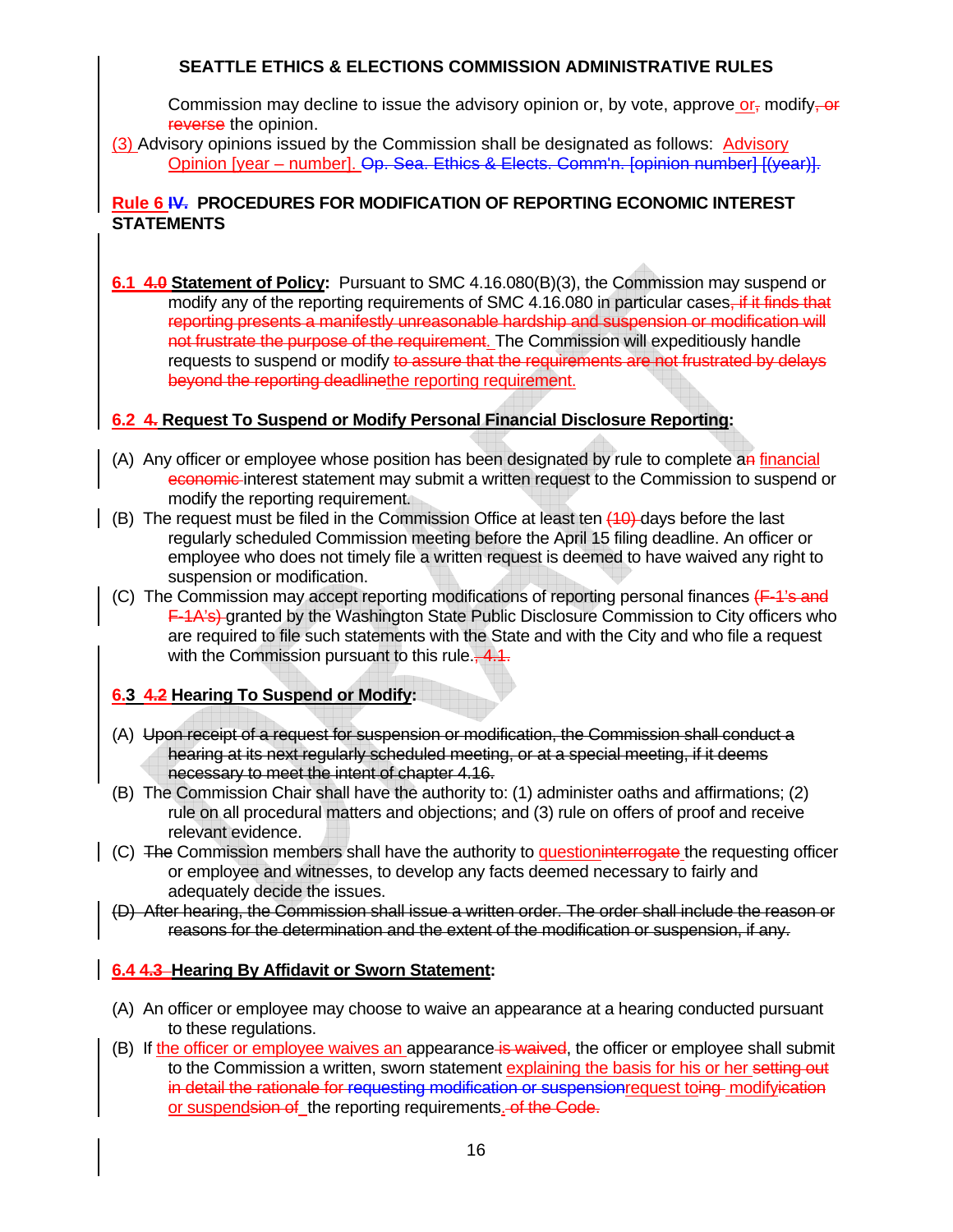- (C) The Commission shall decide the issues in the same manner as if an appearance were made, provided that if the Commission is unable to reach a conclusion due to insufficient evidence, it may adjourn the hearing to gather more evidence, or it may deny the request. If the Commission adjourns the hearing, it may grant a temporary suspension of reporting requirements until the decision to grant or deny the exemption is finalized by formal action of the Commission.
- **6.54.4 Hearing Record:** The request for suspension or modification and all evidence presented at hearing shall constitute the hearing record.

#### **6.6 4.5 Possible Qualifications for Reporting Modification:**

Any of the The following, or any of them, may be considered possible qualifications for a reporting modification under SMC 4.16.080 pursuant to these regulations:

- (1) Reporting any of the information required by SMC 4.16.080, if public disclosure would violate any legally recognizable confidential relationship.
- (2) Reporting any of the information for members of the immediate family of a City officer or employee, if such information relates to a financial interest held by such member under a bona fide separate property agreement, or other bona fide separate status, and such financial interest does not constitute a present or prospective source of income to such City officer or employee or to any other person who is dependent upon such City officer or employee for support in whole or in part.
- (3) Reporting any other matter which would constitute an unreasonable hardship in a given case, where the interest in question would present no actual or potential conflict with the proper performance of the duties of the position held.

#### **Rule 7. V. PROCEDURES FOR IDENTIFYING OFFICERS AND EMPLOYEES WHO MUST FILE FINANCIAL INTERESTS STATEMENTS UNDER SMC 4.16.080**

- 5.1. The mayor, each member of the City Council, each Municipal Court Judge and any other official who is subject to the reporting requirements of RCW 42.17.240, shall file a duplicate copy of the required report with the Commission by April 15 of each year, for the previous calendar year.
- 5.2. Every head of a City department and every division manager reporting directly to the head of a City department, every assistant City Attorney, each Deputy Mayor, the City Clerk and City Auditor and each employee in the City Auditor's office who conducts or supervises the conduct of audits shall file with the Commission, within 2 (two) weeks of appointment, and by April 15 of each succeeding year for the previous calendar year, a financial interests statement on the form provided by the Commission.
- 5.3. Each member of a City board or commission that is not an adhoc advisory committee, i.e., does not interpret, administer or execute City law, shall file with the Commission, within 2 (two) weeks of appointment, and by April 15 of each succeeding year for the proceeding calendar year,, a financial interests statement on the form provided by the Commission.
- 7.15.4. In December of each year, (except in 1994, the request shall be made in March) the Commission shall submit a request to the Mayor, the City Attorney, the City Auditor and each Department Head to identify City officers and employees who must file Statements of Financial Interests under SMC 4.16.080. the following:

(a) The Mayor shall identify each member of his or her staff who, during the preceding calendar year had authority to direct the expenditure of public resources;

(b) The City Attorney shall identify all the names, positions and locations of each Assistant City Attorney;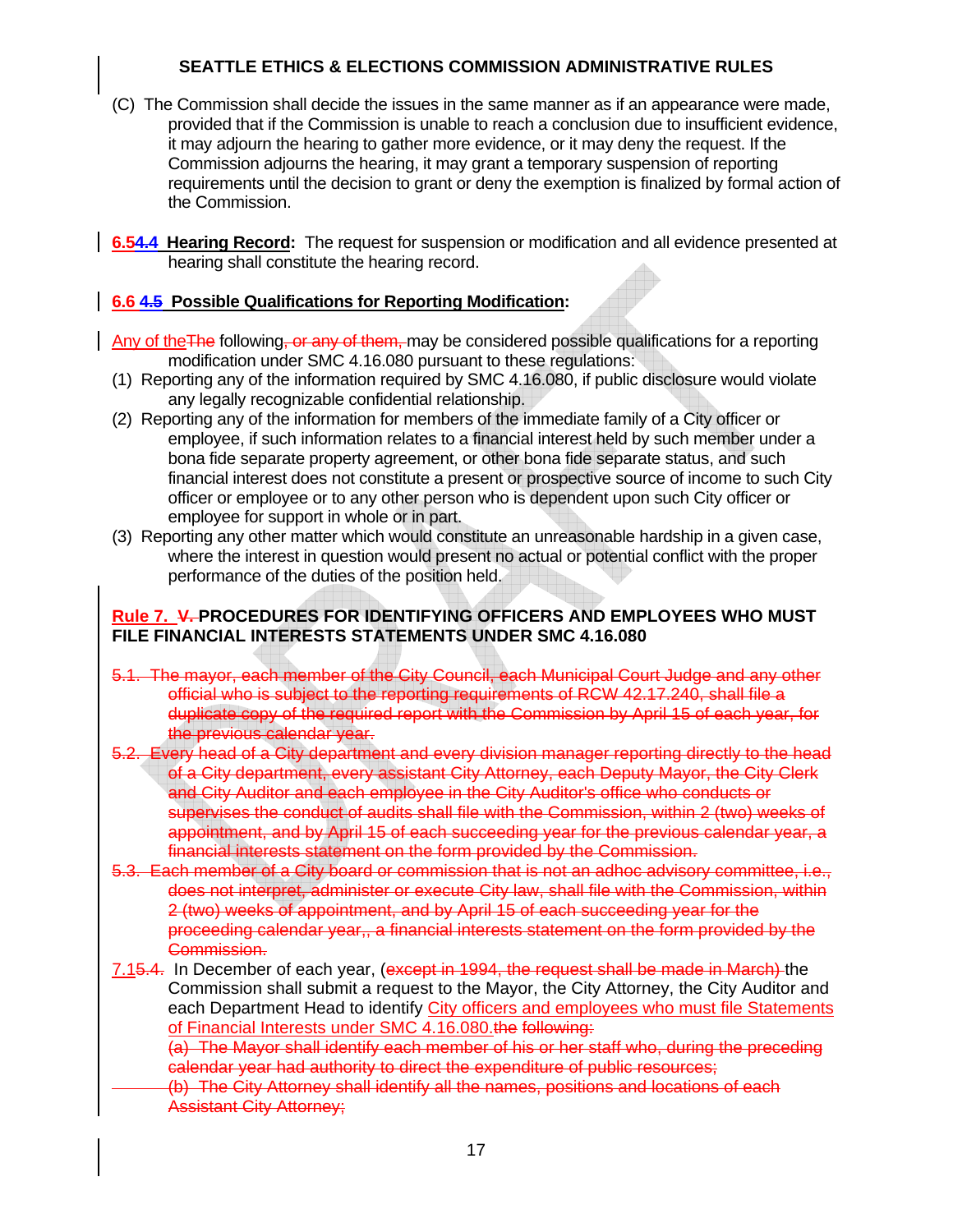(c) The City Auditor shall identify all the names, positions and locations of each person in his or her office who conducts or supervises the conduct of audits;

(d) Each head of the City department shall identify and provide a list of positions, names and work locations of: each division manager and each employee, and the supervisors of each such employee, who during the previous calendar year had decision making authority for the following acts resulting in acquisitions using City, County, State or Federal resources or commitments of City, County, State or Federal resources with an aggregate value of 5,000 or more:

- (i) the purchase of goods; or
- (ii) the purchase of equipment; or
- (iii) the negotiation of contracts; or

(iv) the execution of contracts;

- **7.2** Department heads shall submit to the Commission the list of their department's filers no later than January 15 (except in 1994, the list shall be submitted to the Commission within (10) ten business days of the Commission distributing the request).
- **7.3.** At its February meeting, the Commission shall hold a public hearing and adopt a rule that identifies the positions and names of the City officers and employees who must file financial interests statements by April 15 of that year, for the previous year. Following the February meeting, the Commission shall send to the staff for each board or commission required to file and to each department personnel representative a copy of the list of positions and names of officers and employees required to file and sufficient number of financial interests statements forms, so each officer and employee can complete and file the form with the Commission. The completed forms may be returned to the board or commission staff, the department personnel representative or directly to the Commission, at the officer or employee's discretion.
- 7.4 The phrase "decision-making authority" used in SMC 4.16.080.B.1 means the authority to make a decision "Decision making" as used in this rule shall mean making a determination that has a direct impact on the final act of purchasing or contracting. Examples of such "decision making authority" include, but are not limited to, drafting specifications for equipment to be purchased or for a contractor selection process, drafting the scope of work for a contract proposal, selecting a vendor from a blanket contract or as a sole source from whom a purchase will be made, participating in a selection panel that reviews responses to requests for proposal, selecting a product that will be purchased, etc. The employee who performed the duty as well as the supervisors who had approval authority must be identified. The employee must be identified if he or she had the authority to make the determination, even if the employee's supervisor refused to approve the employee's determination

 These rules were adopted by the Seattle Ethics and Elections Commission at a regularly scheduled meeting held on  $\qquad \qquad$ , 2007 and will be effective on the date they are filed with the City Clerk. The Commission members voting on this action were:

STATE OF WASHINGTON CITY OF SEATTLE